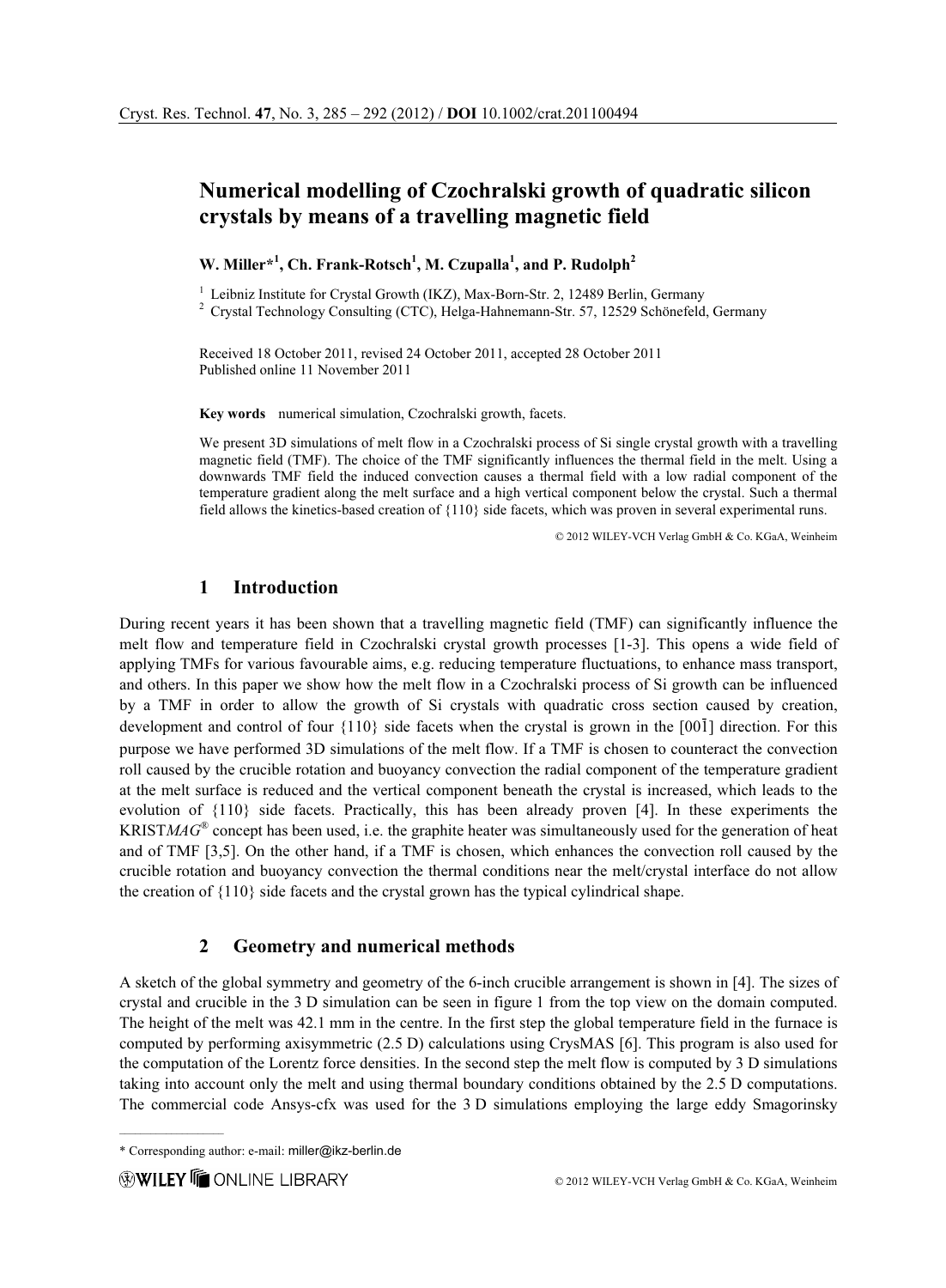model. Details can be found in [7]. We used a rotational coordinate frame in order to let the crystal at rest, because it is not axisymmetric. Thus, we can use a fixed grid. For all computations we had a hexahedral mesh with 931,000 control volumes and a resolution at the boundaries down to 0.12 mm.

A crucial point are the thermal boundary conditions because the global simulation is without any melt convection. In [7] we used heat flux at the crucible wall but temperature at the melt surface. At the flat crystal melt interface we have the melting point temperature by definition.

For the calculations presented in this paper we use heat flux as the thermal boundary condition also at the melt surface in order to be more realistic and allow a temperature variation at the melt surface. Because the main contribution to heat transport in the furnace is by radiation we set the heat flux at node i as  $f_i = \alpha (T^{ext})^4$  $T_i^4$ ), where  $T_i$  is the temperature at node i and  $T_{i}^{ext}$  the corresponding external temperature.  $\alpha$  and  $T_{i}^{ext}$  are computed from the heat flux in the case without convection, obtained by the 2.5 D global simulation of CrysMAS.  $\alpha$  is computed at one grid point, choosing  $T^{ext}$  = 1350 K. Then  $T^{ext}$  for all other grid points is computed using the obtained value  $\alpha$ =-1.794 10<sup>-8</sup> W/m<sup>2</sup> K<sup>4</sup>.

For the thermal conditions at top it has to be taken into account that the data provided by the result of CrysMAS simulations are axisymmetric with a crystal of 94 mm diameter. Thus, the conditions on the melt surface near the facets are not described correctly. Nevertheless, we will see that the results of the computations provide a good insight into the thermal conditions.



Fig. 1 Top view on geometry. The data correspond to those of the crystal grown.

In the computations we consider buoyancy convection, crystal rotation (15 rpm) and counter rotation of the crucible (5 rpm). Because of the non-axisymmetric shape of the crystal we use a moving reference frame with the crystal rotation rate and apply the Coriolis and the centrifugal force in the melt. We also include Marangoni convection. Due to the strong temperature fluctuations on the melt surface the Marangoni forces act locally in the azimuthal direction. This can be clearly seen in figure 2, where the temperature and velocity on melt surface are shown for a computation without (left) and with Marangoni convection (right). There is a backflow towards the cold spikes on the melt surface. All computations presented in the following have been computed including Marangoni convection.

All physical parameters used in the 3 D computations are listed in table 1. In addition, the characteristic numbers are given, showing that a major contribution from the TMF induced flow on the convection can be expected.

### 3 Results and discussion

3.1 Numerical simulations We have performed calculations without TMF and with both an upward and with a downward directed TMF. The two latter ones correspond to the experimental conditions. An upward TMF (short: TMF up) means a positive phase shift measured from the topmost side heater and a downward TMF (short: TMF down) means a negative phase shift. The vertical components of the Lorentz forces are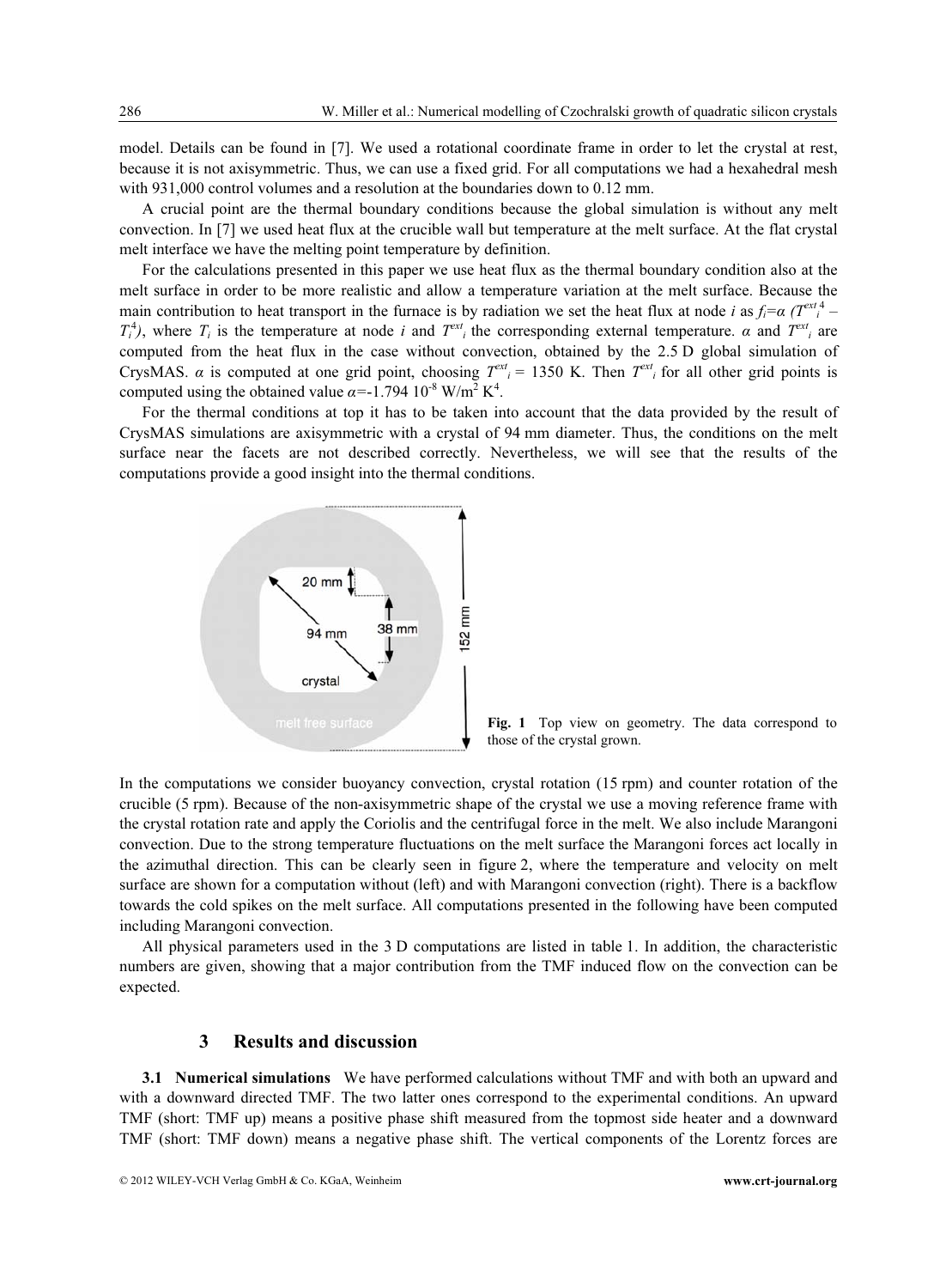directed in positive z-direction in the first case and in negative z-direction in the second one. In all cases we measured the temperature at three monitoring points at the melt surface (r=0.047, 0.060 0.074 m).



Fig. 2 Temperature profile and velocity vectors for a calculation without TMF when a rectangular crystal cross section is assumed. Left: without Marangoni convection. Right: with Marangoni convection. Both pictures were taken 4.2 s after starting from the situation without convection.

| Melting point temperature.  | $T_{\rm m}$                                                                                                                                                                                                                                       | 1685 K                        |
|-----------------------------|---------------------------------------------------------------------------------------------------------------------------------------------------------------------------------------------------------------------------------------------------|-------------------------------|
| Density                     | ρ                                                                                                                                                                                                                                                 | 2420 kg/m <sup>3</sup>        |
| Specific heat               | $c_{\rm p}$                                                                                                                                                                                                                                       | 1000 J/ $(kg K)$              |
| Thermal conductivity        | λ                                                                                                                                                                                                                                                 | 60 W/(m K)                    |
| Dynamic viscosity           | μ                                                                                                                                                                                                                                                 | $7 \times 10^{-4}$ Pa s       |
| Thermal expansion factor    | $\alpha$                                                                                                                                                                                                                                          | $1.41 \times 10^{-4}$ 1/K     |
| Gravitational acceleration  | g                                                                                                                                                                                                                                                 | 9.81 m/s <sup>2</sup>         |
| Thermocapillary coefficient | $\sigma$                                                                                                                                                                                                                                          | $-7.4 \times 10^{-5}$ N/(m K) |
| Charact. Temperature diff.  | $(\Delta T)_c$                                                                                                                                                                                                                                    | 39 K                          |
| Radius of crucible          | $r_{\rm c}$                                                                                                                                                                                                                                       | $0.047 \text{ m}$             |
| Crystal rotation            | $\Omega_{\rm X}$                                                                                                                                                                                                                                  | $15$ rpm                      |
| Crucible rotation           | $\Omega_{\rm c}$                                                                                                                                                                                                                                  | 5 rpm                         |
| Re <sub>buoy</sub>          | g α ρ <sup>2</sup> μ <sup>2</sup> r <sub>c</sub> <sup>3</sup> (ΔT) <sub>c</sub><br>2π Ω <sub>X</sub> r <sub>c</sub> <sup>2</sup> ρ <sup>-1</sup> μ <sup>-2</sup><br>2π Ω <sub>c</sub> r <sub>c</sub> <sup>2</sup> ρ <sup>-1</sup> μ <sup>-2</sup> | $1.8 \times 10^{4}$           |
| Re <sub>x</sub>             |                                                                                                                                                                                                                                                   | $1.7 \times 10^{4}$           |
| Re <sub>c</sub>             |                                                                                                                                                                                                                                                   | $9.8 \times 10^3$             |
| $ReL$ (up 300 Hz)           | $(\rho \max(F_L) r_c^3 \mu^2)^{1/2}$                                                                                                                                                                                                              | $6 \times 10^4$               |
| $ReL$ (up 180 Hz)           | $(\rho \max(F_L) r_c^3 \mu^{-2})^{1/2}$                                                                                                                                                                                                           | $4.5 \times 10^{4}$           |
| $ReL$ (down 60 Hz)          | $(\rho \max(F_L) r_c^3 \mu^{-2})^{1/2}$                                                                                                                                                                                                           | $2 \times 10^4$               |
| Ma                          | $-\sigma$ (ΔT) <sub>c</sub> $r_c$ $\rho$ $c_p$ μ <sup>-1</sup>                                                                                                                                                                                    | $8 \times 10^3$               |
|                             |                                                                                                                                                                                                                                                   |                               |

Table 1 Physical parameters used for the computations.

Firstly, we consider the case without TMF. We obtained a rotating five-fold symmetry structure of the temperature profile on the melt surface and an oscillating temperature field in the melt. The temperature distribution at a particular time step can be seen in figure 3, where a cut through the melt and half of the melt surface is presented. Three of the five spikes are visible. These pikes are rotating and for a more detailed analysis we computed the power spectrum at the three monitoring points (see fig. 4 left). The main peak is at 1.125 Hz. Please note that this is measured in the frame of crystal rotation (8.5 rpm or 0.1417 Hz). Since we have a five-fold symmetry we divide 1.125 Hz by 5 and then substract the crystal rotation with the result of 0.0833 Hz, which corresponds exactly to the crucible rotation rate (5 rpm). This means that the rotation of the five-fold structure is governed by the crucible rotation, which is also reflected in the reduction of the main peak at the inner monitor points. Because the main structure of the velocity and temperature field is defined by the interaction of buoyancy convection and that caused by the crucible rotation, there is little influence by the shape of the crystal. For the case with a cylindrical crystal we obtain a quite similar power spectrum (see fig. 4)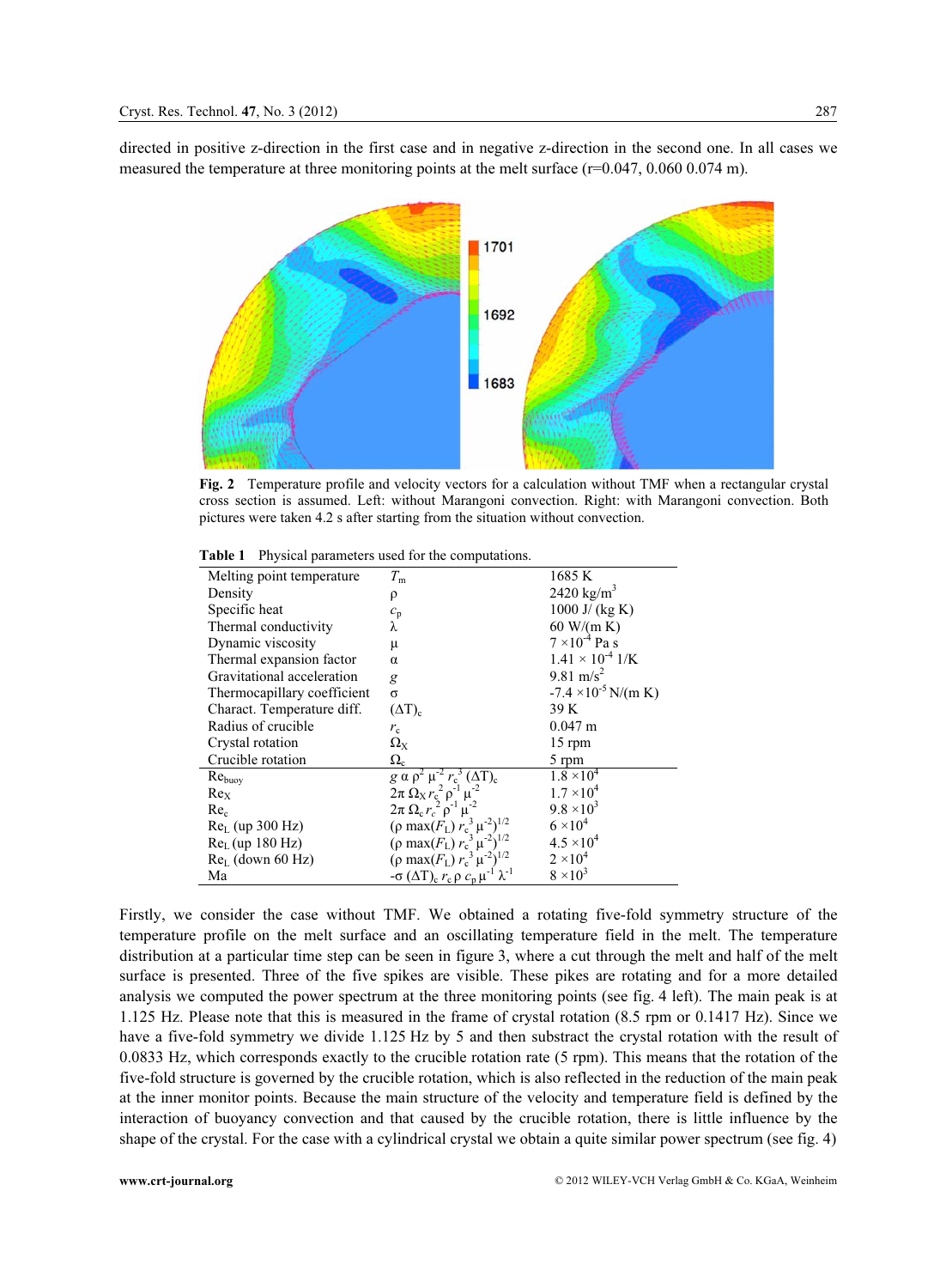

Fig. 3 Case without TMF. Left: instantaneous temperature profile exhibiting a five-fold symmetry at the melt interface.

The situation is completely different when we apply a TMF. The Lorentz forces induced by the TMFs are rather large (maximum  $F_L$ =250-2000 N/m<sup>3</sup>) and the velocities in the melt are much higher than without TMF (compare also the Reynolds numbers in table 1). Both in experiment and simulation we use the entire electrical current needed for heating also for inducing Lorentz forces.

We have two different situations: when applying a TMF up, i.e. the phase shift is positive counted from the top heater and the resulting vertical component of the Lorentz forces is positive too, we enhance the convection roll caused by the crucible rotation and buoyancy convection. In the opposite case, applying a TMF downwards, we invert the flow direction and have a flow from the crystal to the crucible and an up-streaming in the middle of the melt.

Firstly, we discuss the results for TMF upwards  $(f=60 \text{ Hz})$ . The temperature profile on the melt surface is now rather complex and the corresponding power spectrum broad (see fig. 5). The main peak of the computation without TMF at 1.125 Hz is completely missing and much higher frequencies occur. The heat transport from the wall towards the crystal is enhanced – the convection rolls at the outer part of the melt are clearly pronounced. Consequently, the maximum temperature in the melt is reduced from 1715 K in the case without TMF to 1694 K.



Fig. 4 Power spectra (analysing 48 s) for case without TMF. Left: crystal is square-shaped. Right: crystal is cylindrical. Monitor points: blue (top) r=0.074 m, purple (middle), r=0.060 m , red (bottom) r=0.047 m.

When applying a TMF down 300 Hz the temperature differences in the melt and on the melt surface become rather small and the flow more chaotic. Because of the high velocities (up to 230 mm/s) the computational time step has to be very small (2.5 ms). On the other hand, the frequency spectrum is very broad and very long time series are needed to get any reliable information. At this point we are not interested in the details of the oscillations and therefore we omit the power spectrum analysis.

We are now going to analyse the thermal fields near to the crystal/melt interface in more detail, because they are crucial for the development of {110} side facets and hence for a crystal of nearly quadratic shape. In figure 7 (left) we compare the temperature profiles along the horizontal direction slightly beneath the crystal/melt interface and the melt interface (1 mm below). Using a TMF up the temperature is increasing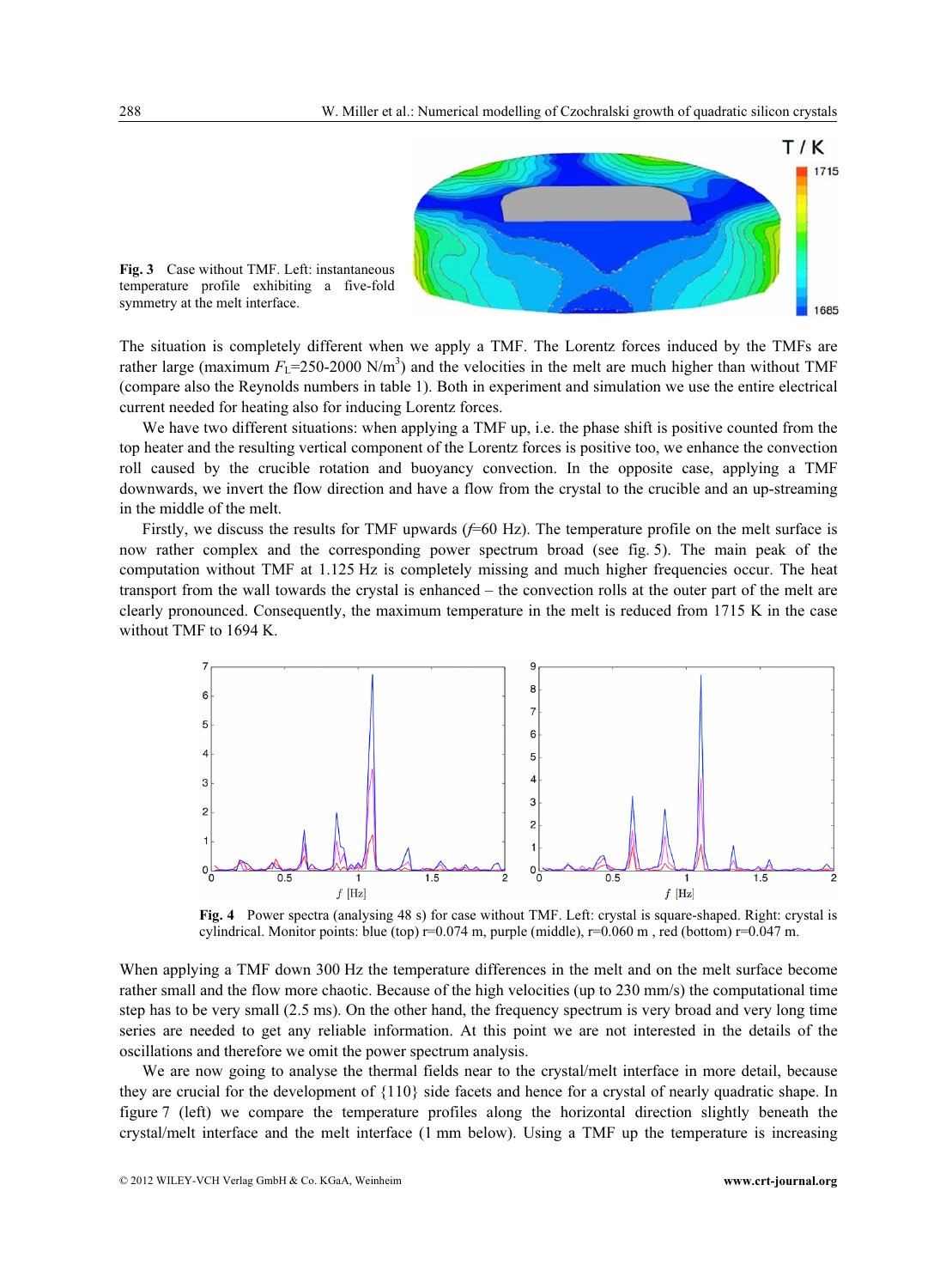sharply beyond the crystal edge, suppressing any formation of facets. Small differences in the temperature profile near to the crystal can be observed by varying the rotation rate of the crucible. The red curve (deeper in the region below the crystal) represents the case with 5 rpm whereas the blue curve represents that with a lower rotation rate of 0.5 rpm.



Fig. 5 Case with TMF up. Left: instantaneous temperature profile. Right: Power spectrum (analysing 48 s).



Fig. 7 Left: Time-averaged temperature along horizontal line 1 mm beneath melt surface and melt/crystal interface. The distance is measured in m and the crystal is between -0.039 m and 0.039 m. In cases of TMF up the temperature is steeply increasing towards the crucible, whereas in cases of TMF down the temperature profile is very flat. On the other hand, the vertical component of the temperature gradient below the crystal is higher for a TMF down than for a TMF up. The blue curve for TMF up was obtained with a reduced crucible rotation rate of 0.5 rpm. Right: Time-averaged temperature along central vertical line. The crystal/melt interface is at 0.0421 m.

When using downwards directed TMFs the temperature profile becomes rather flat stabilizing the growth of {110} facets. For a higher frequency the Lorentz forces are higher and the temperatures differences become smaller (compare 180 Hz and 300 Hz). The small temperature differences lead to the problem of freezing at the upper part near to the crucible – the temperature for the TMF 300 Hz down is below the melting point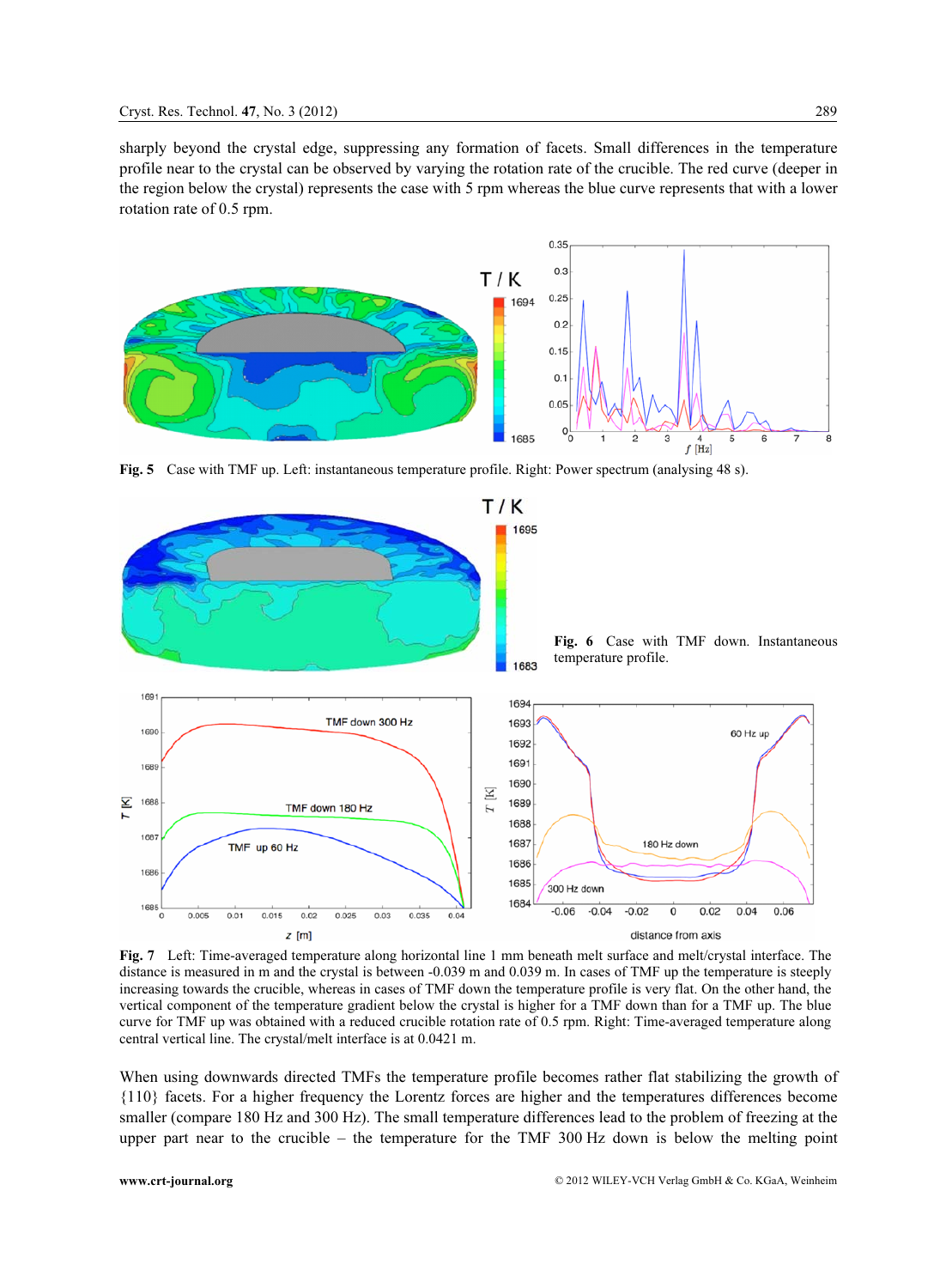temperature at the crucible. The absolute temperature value might be not correct because of the missing back coupling to global simulations but the tendency corresponds to the experiences in the experiments.

Now, we discuss the facetted growth in slightly more detail. Kuroda et al. did a geometrical analysis of the side facet in a horizontal cut, taking into account the undercooling  $\Delta T$ , the radius of the crystal  $r<sub>X</sub>$ , and the radial component of the temperature gradient  $G_{\text{T}}^{\text{r}}$  [8]. The side length d of the facet can be derived as:  $d \approx 5 \Delta T/G_T^{\ r}$ 

.  $(1)$ A small value of  $G_1^r$  will stabilize a side facet and lead to a large value of d (In figure 1 we have  $d=38$  mm as obtained in experiments). For the TMF of 180 Hz down we get  $G_T^r \approx 1.5$  K/cm in the vicinity of the crystal edge. For the TMF of 300 Hz down it is smaller. Equation (1) was derived by assuming a concentric temperature field at the melt surface with  $T=T_m$  at the rounded edges and  $T=T_m$ -  $\Delta T$  at the centre of the facet. The third dimension, i.e. the vertical direction was not taken into account. Some simple geometrical considerations for the vertical direction were made by Brice [9]. He looked for the (vertical) facet length  $b$  in a vertical cut when the interface shape is circular with a radius  $r_i$ . Then, b is given by

$$
b^2 = 2 \Delta T r_i / G_t^i
$$

 $,$  (2)

where  $G_t^i$  is the component of the temperature gradient normal to the facet interface. In our case with a growth direction [001] we have small {111} facets at the border of the solid/melt interface as it was shown posteriori by SEM and HRTEM for the crystal grown [4]. It can be expected that they play a central role in the growth kinetics due to their highest atomic smoothness (lowest free energy). For these facets  $b$  should be small because a large deflection of the interface should be avoided. Thus, we need a large  $G_t^i$ , which means a large vertical component of the temperature gradient – the radial component should be small in order to stabilize the {110} side facets. From figure 7 (right) we can see that the vertical component of the temperature gradient  $G_t^v$ beneath the crystal is high when applying a TMF down and low when using a TMF up.

For a growth velocity in the range of 1-6 cm/h [4] we expect an undercooling of about  $\Delta T = 3-4$  K (see [10-12]). Such an undercooling will be reached in 3-4 mm distance from the  $T_m$  isoline in the case with TMF down 300 Hz ( $G_t^{\text{v}}$ =12 K/cm), in 4.5-6 mm in the case with TMF down 180 Hz ( $G_t^{\text{v}}$ =7.5 K/cm) and in 18-24 mm in the case with TMF up 60 Hz ( $G_t^{\nu}$ =1.9 K/cm). Except for the {111} facet the crystal/melt interface coincides with the  $T_m$  isoline. Therefore, in the two cases of TMF down a small  $\{111\}$  facet is stabilized, whereas in the case of TMF up a {111} facet could be only formed if we have a very strong deflection of the interface.

3.2 Experiments The numerical simulations have been performed with the same process parameters as in two real experiments using a TMF down and a TMF up. As it can be expected from the discussion above the crystal grown in the TMF up 60 Hz exhibits a cylindrical shape (see fig. 8 left) whereas the one grown in the TMF down exhibits a quadratic shape (see fig. 8 right).



Fig. 8 Crystals grown with TMF up (left) and TMF down (right).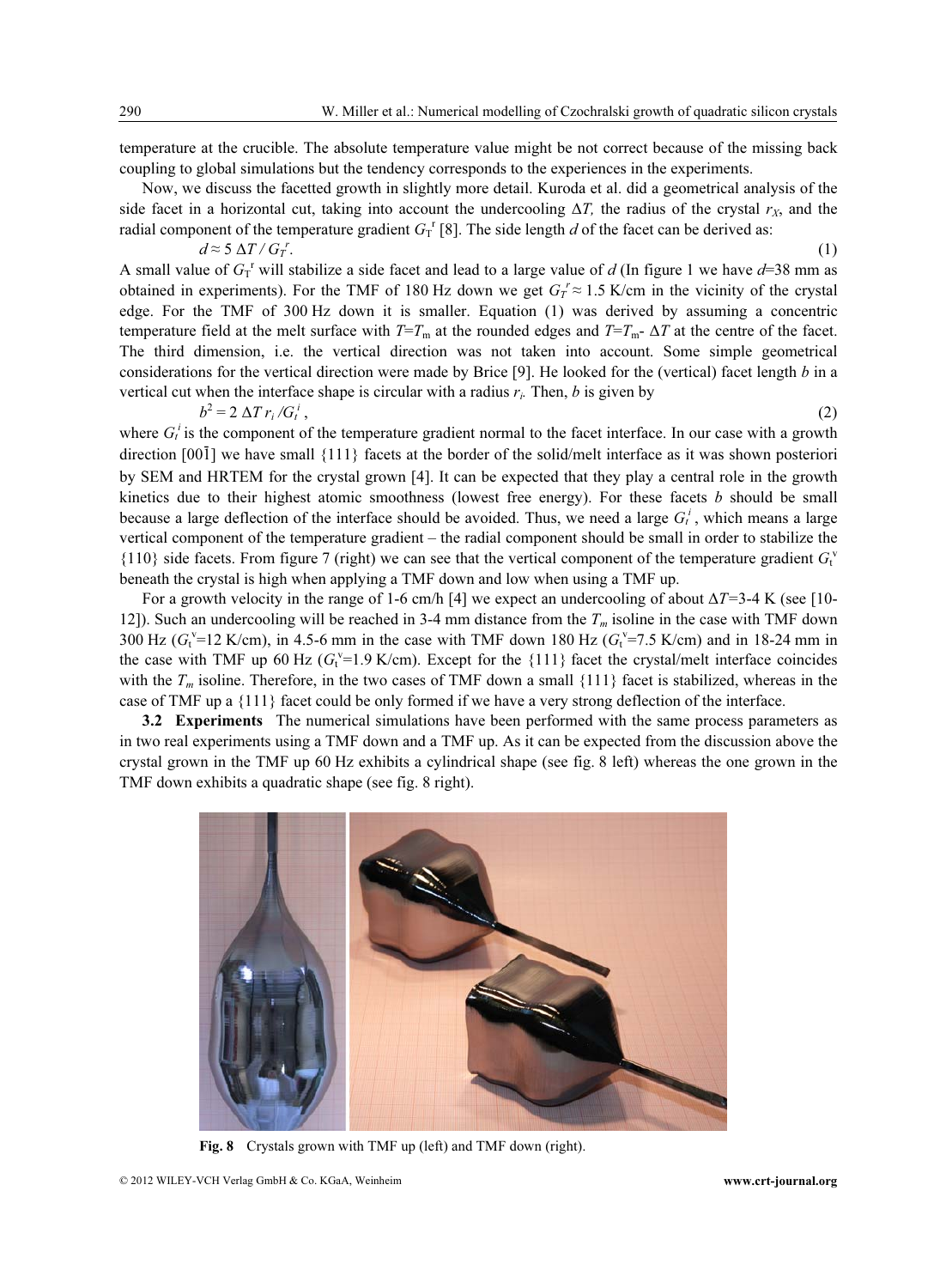Thus, we demonstrated that the growth of silicon crystal with a nearly-square shaped cross section is possible and understandable by the underlying flow dynamics. Such shape would be of great advantage for the production of silicon for photovoltaic applications, because material loss due to cutting can be significantly reduced. However, another important issue for photovoltaic silicon is the oxygen content, which should be minimized in order to reduce the aging of the solar cells. For two Czochralski runs with the same source material but a TMF up and a TMF down, the measured oxygen content (on interstitials) was  $8\times10^{17}$  cm<sup>-3</sup> in the case of a TMF up and  $1.0-1.4\times10^{18}$  cm<sup>-3</sup> in the case of a TMF down. The higher contents in the second case can

be understood in terms of the melt convection. In figure 9 the time-averaged velocities are shown for the case TMF up 60 Hz in the left part and for the case TMF down 300 Hz in the right part. The source for oxygen in the melt is the dissolution at the crucible walls. In the first case (left) the oxygen is transported mainly along the crucible walls and then to the melt surface, where it can evaporate. In the second case the advective transport is vice versa and the oxygen from the out part is transported near to the crystal/melt interface. Especially, from the bottom there is a (slow) up-stream of oxygen towards the interface.



Fig. 9 Time averaged flow field in the case with TMF up (left) and down (right). In the left case the oxygen resolved at the crucible wall is mainly transported along the walls to the melt surface where it evaporates. In the right case the oxygen is transported in the opposite direction and there is a direct flow from the bottom of the melt towards the melt/crystal interface. The large (blue) arrows indicate the preferential transport paths of oxygen.

### 4 Conclusion

We have performed 3D simulations of melt flow with and without TMF in order to study the temperature distribution in the melt, especially in the vicinity of the melt/crystal interface. We have shown that a TMF down lowers the radial component of the temperature gradient near to the melt surface and increase the vertical component of the temperature gradient below the crystal. This enables the crystal to grow in a square-shaped mode by forming {110} facets. In cases with a TMF up, we expect crystals with cylindrical shape due to the high radial component of the temperature gradient and the low vertical one. Indeed, this corresponds to the results of various Czochralski growth experiments. With a TMF down crystal with nearly square-shaped cross sections were reproducibly grown whereas with a TMF up the crystal shape was cylindrical. On the other hand the oxygen content was slightly larger for crystals grown in TMF down than for those grown in TMF up. However, all investigations were performed still without any optimization of TMF or rotation rates.

Acknowledgements Funding of experiments by CaliSolar is greatfully acknowledged.

#### References

- [1] P. Rudolph, M. Czupalla, and B. Lux, J. Cryst. Growth 311, 4543 (2009).
- [2] O. Klein, C. Lechner, P.-È. Druet, P. Philip, J. Sprekels, C. Frank-Rotsch, F.-M. Kießling, W. Miller, U. Rehse, and P. Rudolph, J. Cryst. Growth 310, 1523 (2008).